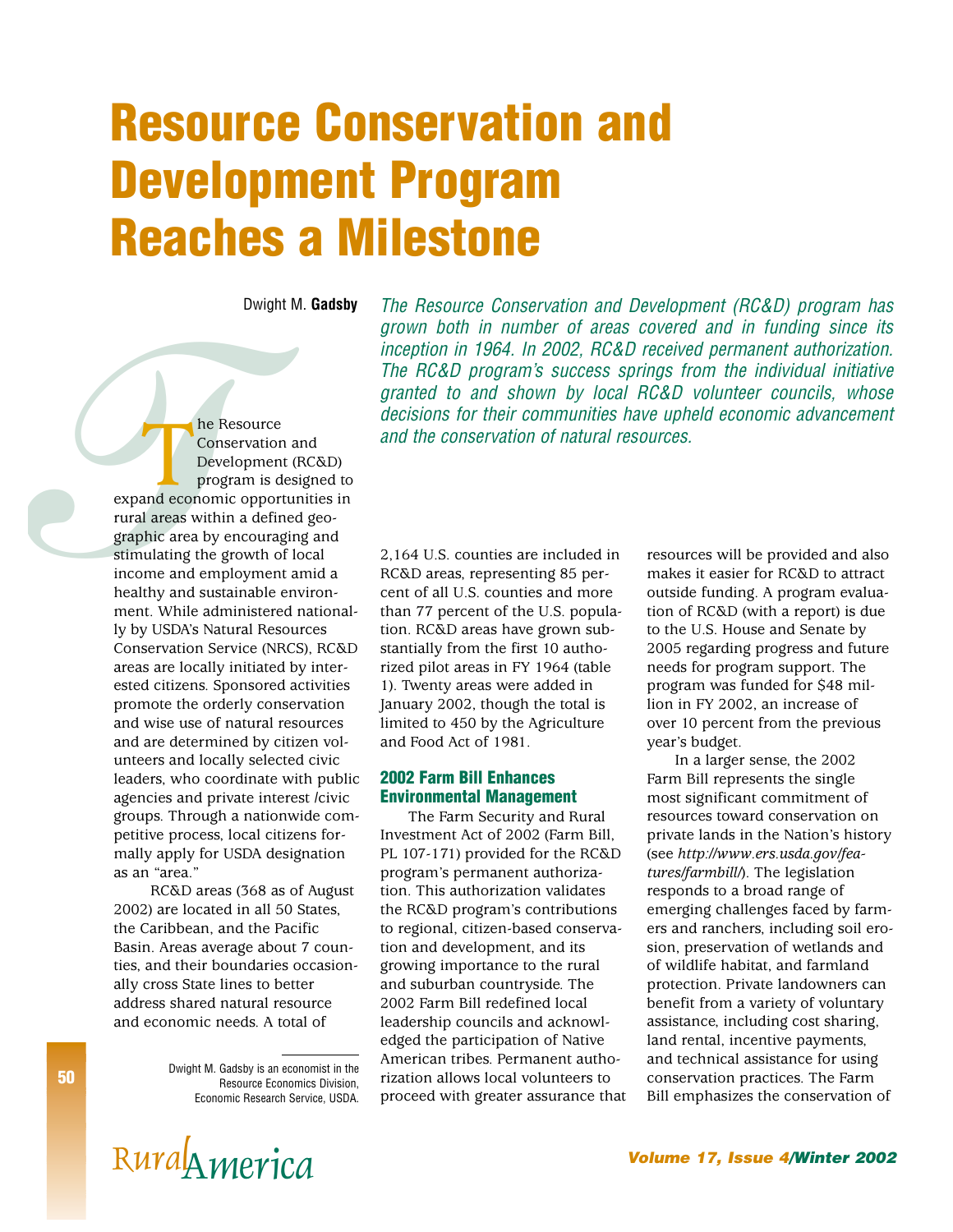working lands, ensuring that farmland remains both healthy and productive. The RC&D program, with its broad geographic coverage, will play a significant role in meeting the conservation objectives of the 2002 Farm Bill.

#### **Pilot Program Laid a Solid Foundation**

The RC&D program began as a pilot program (1964) with the passage of the Food and Agriculture Act of 1962. The RC&D program was one of a number of farm and rural development programs started in the 1960s to confront the problems of rural America. U.S. agriculture at the beginning of the 1960s was in turmoil. More than half of the counties in the Nation lost population in the 1950s and these counties were predominantly rural, with 6.7 million people moving from rural to urban areas in that decade. Farmers were leaving agriculture and small-town storefronts were being boarded up. USDA planners saw these trends and believed that long-term programs were needed to stimulate and diversify growth in rural areas and to help buffer them against losses to community leadership capacity, rural services, and economic infrastructure.

With RC&D, Federal and State planners were able to draw upon ideas from farm programs of the 1930s, such as the Agricultural Adjustment Acts and the Bankhead-Jones Farm Tenant Act. This earlier legislation had helped provide the tools that restored the purchasing power of farmers and landowners through cost-sharing, loans, and other sources of support. These tools, planners felt, might be used to engage currently underused rural resources of land, labor, and capital. New infusions of capital and

technical assistance could be targeted to generate new income and employment, which could have a positive economic impact on these rural economies. Still, RC&D

program framers needed economic knowledge about the effects of public investments on rural resources. For this, they came to the newly created Economic

#### Table 1 **RC&D program annual appropriations, and number of designated councils, FY 1964-2002**

RC&D has experienced renewed growth since 1990

| year         | (\$ million) | Councils   | Councils<br>added/year  |
|--------------|--------------|------------|-------------------------|
|              |              |            |                         |
| 1964         | 1.5          | 10         | 10                      |
| 1965         | 1.8          | 10         | $\pmb{0}$               |
| 1966         | 4.3          | 20         | 10                      |
| 1967         | 4.7          | 40         | 20                      |
| 1968         | 6.2          | 49         | 9                       |
| 1969<br>1970 | 6.4<br>10.8  | 53<br>66   | $\overline{4}$<br>13    |
| 1971         | 14.9         | 96         | 30                      |
| 1972         | 20.9         | 119        | 23                      |
| 1973         | 26.6         | 229        | $\boldsymbol{0}$        |
| 1974         | 17.2         | 143        | 24                      |
| 1975         | 20.3         | 153        | 10                      |
| 1976         | 37.5         | 163        | 10                      |
| 1977         | 30.7         | 173        | 10                      |
| 1978         | 31.9         | 173        | $\pmb{0}$               |
| 1979         | 25.4         | 179        | 6                       |
| 1980         | 32.0         | 185        | 6                       |
| 1981         | 34.0         | 189        | $\overline{\mathbf{r}}$ |
| 1982         | 26.5         | 189        | $\mathbf{0}$            |
| 1983         | 30.7         | 189        | $\pmb{0}$               |
| 1984         | 26.0         | 189        | $\mathbf{0}$            |
| 1985         | 26.3         | 189        | $\mathbf{0}$            |
| 1986         | 25.0         | 189        | $\mathbf{0}$            |
| 1987         | 25.0         | 189        | $\mathbf{0}$            |
| 1988         | 25.1         | 189        | $\pmb{0}$               |
| 1989         | 25.1         | 189        | $\mathbf{0}$            |
| 1990         | 27.3         | 194        | 5                       |
| 1991         | 29.9         | 209        | 15                      |
| 1992         | 32.5         | 236        | 27                      |
| 1993         | 32.5         | 250        | 14                      |
| 1994         | 32.9         | 277        | 27                      |
| 1995         | 32.8         | 277        | $\pmb{0}$               |
| 1996<br>1997 | 29.0<br>29.4 | 289<br>290 | 12<br>1                 |
| 1998         | 34.4         | 315        | 25                      |
| 1999         | 35.0         | 315        | $\boldsymbol{0}$        |
| 2000         | 35.2         | 315        | $\mathbf{0}$            |
| 2001         | 42.0         | 348        | 33                      |
| 2002         | 48.0         | 368        | 20                      |

Source: NRCS.



# **Winter 2002/Volume 17, Issue 4** RuralAmerica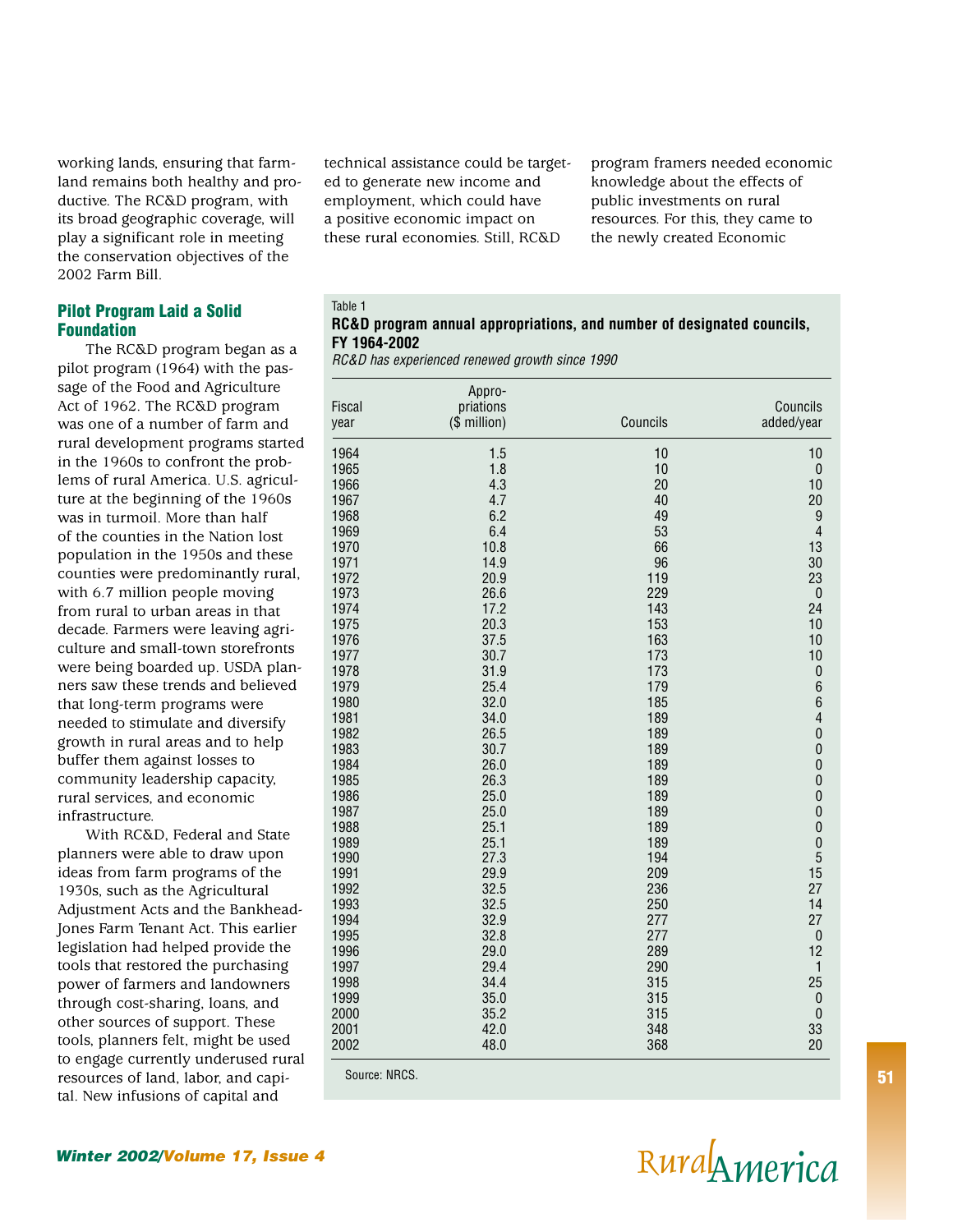## **RC&D Pilot Areas**

| 2,925,890  |
|------------|
| 2,880,113  |
| 2.404.320  |
| 2.243.703  |
| 2.028.000  |
| 1,518,080  |
| 1.068.440  |
| 1.005.440  |
| 635.200    |
| 279.688    |
| 16.353.674 |
|            |

Source: Natural Resources Conservation Service.

Research Service and asked for data on feasibility and economic impact studies.

ERS research, combined with work from the land-grant colleges, demonstrated how particular enterprises could help raise farm income and employment. ERS studies from that time ranged from economic feasibility studies of second-home developments to input-output analyses of rural recreation enterprises and their local impacts. A good deal of economic information was provided by the research community and applied to practical problems in the RC&D areas.

The first phase of RC&D's pilot program began in February 1964, with a sample of 10 widely dispersed areas (see box), covering more than 16 million acres. The pilot areas were largely agriculturally based and had problems with low income, declining population bases, deteriorating infrastructure, and few economic prospects.

These pilot areas began with an operating concept concentrating on locally initiated and sponsored activities. The purpose of these activities was to expand economic opportunities for the people of an

area through the orderly conservation, improvement, development, and wise use of their natural resources. An area with particular resource problems representative of conditions in other areas—for example, the recent closing of a local lumber mill or a mine—would be a strong candidate for selection as a pilot.

Acres

### **Councils Ensure Local Initiative**

The RC&D councils, as noted earlier, are composed of local unpaid volunteers selected to help carry out activities that increase the conservation of natural resources, support economic development, and enhance the environment and living standards in local communities. Typically, nearly half of the council members are already locally elected officials such as mayors, judges, or commissioners.

The councils set priorities, carry out the planning process (including public participation) for all projects, and ensure that local and State requirements are met, plans approved and accomplishments monitored. In effect, the councils are recognized by the Secretary of Agriculture to carry out

the development mission and implement the program at the local level. A recent news release from the Agriculture Secretary's office noted that "The focus on local direction and control has made RC&D one of the most successful rural development programs of the Federal Government (June 3, 2002)."

Each of the RC&D councils develops an approved Area Plan that catalogues an area's resources (based upon a sound economic inventory) and sets expectations for development. The area must be delimited in terms of a reasonably functional economic base as well as its fit into a regional economy.

As noted, RC&D areas start with an expression of interest and need by local individuals, associations, and businesses in a particular area. The motives for applying can be economic, environmental, or socially based. Typical sponsors are municipal, county, and State government, tribal councils, conservation districts, civic groups, or others seeking a regional structure to share knowledge and organizational resources. An application for a proposed RC&D area would typically include several counties and would be submitted to the USDA's Natural Resources Conservation Service (NRCS).

NRCS has responsibility for administering the RC&D program, with technical assistance from other USDA agencies. These include the Farm Service Agency (FSA), Food and Nutrition Service (FNS), Agricultural Research Service (ARS), Agricultural Marketing Service (AMS), Forest Service (FS), Economic Research Service (ERS), Cooperative State Research, Education and Extension Service (CSREES), and the Rural Development mission area.

# RUYA<sup>METIC</sup>A **RUYA**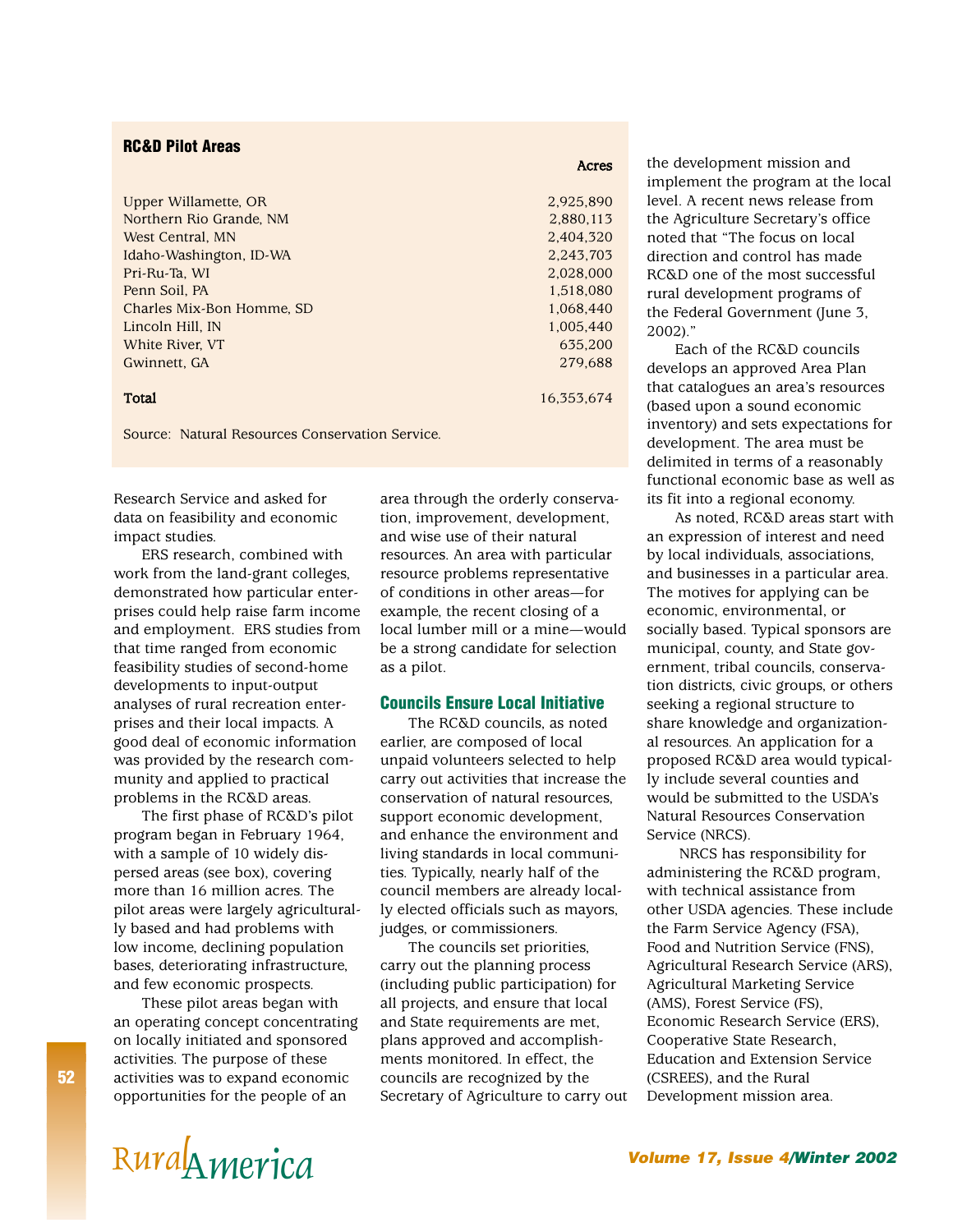After a formal review by the above USDA agencies, NRCS presents the Secretary of Agriculture with a list of recommended applications to be designated as new RC&D areas. Upon an area's acceptance, a local council obtains a special guarantee for USDA assistance as long as an area's plan is maintained and local leadership is sustained. Upon approval of a council's plan, and under a charter of incorporation from the State, the council then directs that the plan be put into operation at the local level with the overall assistance of a USDA employee, selected as the coordinator for the area.

### **RC&D Funds a Variety of Projects**

Council members direct and use funding from a number of sources, including Federal, State, and local governments, as well as private sources. Funding includes appropriations, grants, loans, and cost-sharing funds. Activities funded include the construction/repair of community infrastructure such as local public water supply, farm irrigation, fire control, and transportation projects, as well as wildlife management, health, and welfare activities.

Some current projects show the broad scope of the program:

Clinch-Powell Enterprise Community (an activity of the Clinch-Powell RC&D area) in Tennessee spearheaded an effort to develop a federally designated Empowerment Zone and in less than a year secured \$11 million for needed activities in their area plan, involving the expansion of a wide number of community services and education grants.

- Chariton Valley RC&D in southcentral Iowa is adapting a CRP biomass harvesting method based on a successful joint USDA-Department of Energy effort, providing an innovative blend of conservation and rural development.
- $\bullet$ Fish River Lakes Water Quality Association (St. John Aroostook Area) in Maine helped revive the economic and aesthetic value of Long Lake through volunteer work and by securing Federal funding.
- The Montana RC&D Association Affordable Housing Project helped provide assistance and support to first-time home buyers in sparsely populated zones through volunteer efforts and technical assistance.
- In Ohio, RC&D-supported Federal, State, and local groups are promoting a project to market wetlands for profit through the use of irrigation development for crops and wildlife habitat enhancement.
- The Glacial Hills Area in Kansas helped local entrepreneurs design and develop micro-enterprises of fewer than five employees by locating capital and providing technical assistance.

More detailed project descriptions can be found on the National Association of Resource Conservation & Development Councils website: *http://www. rcdnet.org/*.

#### **Some RC&D Achievements**

NRCS reports that more than 20,000 unpaid volunteers are serving on or working with RC&D councils. In an average year, RC&D volunteers donate nearly 80,000 days to the program. NRCS estimates that nearly 40,000 projects have been completed in the nearly 40 years since the program began.

Most of the completed projects have been accomplished through the ability of local councils to secure financial assistance from a variety of public and private sources. In 2001, RC&D helped improve an estimated 5,000 miles of streams and over 880,000 acres of wildlife habitat, establishing large tracts of permanent vegetative cover.

Progress in economic development associated with the RC&D program has been equally impressive. In fiscal year 2001 alone, NRCS estimates that 500 new businesses were created and 1,800 expanded. It is also estimated that 283,000 people learned a new job skill and nearly 780,000 economically and socially disadvantaged people were served. The National Association of Resource Conservation and Development Councils has estimated that investments in RC&D leverage a 5-to-1 dollar return to local economies.